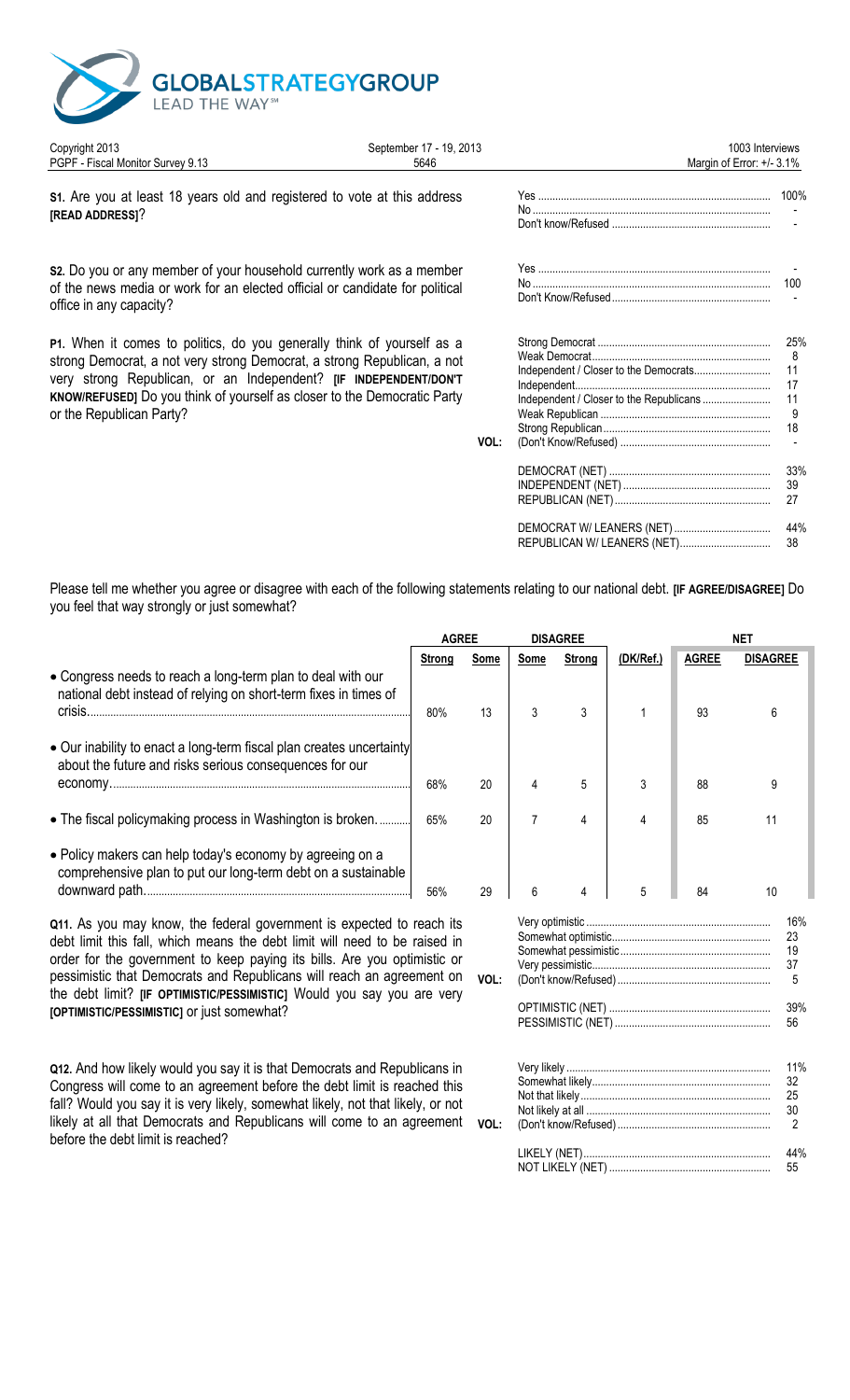Now I'd like to read you a list of things that some people say may happen if Congress fails to reach an agreement on the debt limit this fall and the government is unable to pay its bills. For each, I'd like you to tell me whether you think it is very likely to happen, somewhat likely, not that likely, or not likely at all to happen as a result of Congress failing to reach an agreement on the debt limit. Is this very likely, somewhat likely, not that likely, or not likely at all to happen if Congress fails to reach an agreement on the debt limit?

|                                                                        | <b>LIKELY</b> |      |             | <b>NOT LIKELY</b>    |           | NET           |                      |  |
|------------------------------------------------------------------------|---------------|------|-------------|----------------------|-----------|---------------|----------------------|--|
|                                                                        | ۷er\          | Some | Not<br>That | <b>Not</b><br>At All | (DK/Ref.) | <b>LIKELY</b> | <b>NOT</b><br>LIKELY |  |
| • [FORM A] The country's international standing will be weakened       | 46%           | 33   | 10          | 9                    |           | 80            | 19                   |  |
|                                                                        | 46%           | 38   | 10          | $\mathbf b$          |           | 83            | 15                   |  |
|                                                                        | 45%           | 38   |             |                      |           | 83            | 16                   |  |
|                                                                        | 43%           | 35   |             | 10                   |           | 78            | 19                   |  |
| • [FORM A] Interest rates will rise and make investment more expensive | 40%           | 36   | 12          | 5                    |           | 76            | 17                   |  |
| • [FORM A] Your own personal financial situation will worsen           | 33%           | 29   | 21          | 15                   |           | 62            | 36                   |  |

Now I'd like to read you a list of things that some people say may happen if Congress fails to reach an agreement on the debt limit this fall and the government is unable to pay its bills. For each, I'd like you to tell me whether you are very concerned, somewhat concerned, not that concerned, or not concerned at all that it will happen as a result of Congress failing to reach an agreement on the debt limit. Are you very concerned, somewhat concerned, not that concerned, or not concerned at all that this will happen if Congress fails to reach an agreement on the debt limit?

|                                                                           |      | <b>CONCERNED</b> |                    | <b>NOT</b><br><b>CONCERNED</b> |                | <b>NET</b>       |                                |  |  |  |
|---------------------------------------------------------------------------|------|------------------|--------------------|--------------------------------|----------------|------------------|--------------------------------|--|--|--|
|                                                                           | Very | Some             | Not<br><b>That</b> | <b>Not</b><br>At All           | (DK/Ref.)      | <b>CONCERNED</b> | <b>NOT</b><br><b>CONCERNED</b> |  |  |  |
|                                                                           | 55%  | 31               | 7                  |                                |                | 86               | 12                             |  |  |  |
| • [FORM B] Progress on the economy will be stalled                        | 51%  | 35               | 8                  | 6                              |                | 86               | 14                             |  |  |  |
| • [FORM B] Your own personal financial situation will worsen.             | 49%  | 26               | 13                 | 12                             |                | 74               | 24                             |  |  |  |
| • [FORM B] The country's credit rating will be downgraded                 | 47%  | 34               | 12                 | 6                              |                | 80               | 18                             |  |  |  |
| • [FORM B] The country's international standing will be<br>weakened       | 45%  | 31               | 14                 | 9                              |                | 76               | 22                             |  |  |  |
| • [FORM B] Interest rates will rise and make investment more<br>expensive | 43%  | 32               | 13                 | 10                             | $\overline{2}$ | 75               | 22                             |  |  |  |
| Q19. Thinking now about something elseAs you may know, the deadline       |      |                  |                    |                                |                |                  | 40%                            |  |  |  |

for Congress to agree on a budget to keep funding the government for the next fiscal year is on October 1st. If a budget is not passed before that date, the government will shut down its non-emergency operations until a new budget is passed. How concerned are you that the government will shut down because Congress does not pass a new budget before October 1st?

Somewhat concerned................................................................ 28 ................................................................................................................ Not that concerned ................................................................14 .................................................................................................................... Not concerned at all................................................................18 ................................................................................................................... **VOL:** (Don't know/Refused)................................................................ 1 ................................................................................................................ CONCERNED (NET)................................................................ 68%................................................................................................................. NOT CONCERNED (NET) ................................................................ 32 ........................................................................................................

I am now going to read you a list of things some people have said could happen because Congress did not come to an agreement on the budget. For each, please tell me how concerned you are that it could happen as a result of Congress not coming to an agreement on the budget. Are you very concerned that this will happen, somewhat concerned, not that concerned or not concerned at all that this will happen as a result of Congress not coming to an agreement on the budget?

|                                                               |             | <b>CONCERNED</b> | NOT                | <b>CONCERNED</b>     |           | <b>NET</b>       |                                |
|---------------------------------------------------------------|-------------|------------------|--------------------|----------------------|-----------|------------------|--------------------------------|
| • Important government operations will stop, including health | <u>Very</u> | Some             | Not<br><u>That</u> | <b>Not</b><br>At All | (DK/Ref.) | <b>CONCERNED</b> | <b>NOT</b><br><b>CONCERNED</b> |
|                                                               | 48%         | 27               | 13                 | 11                   |           | 75               | 24                             |
|                                                               | 47%         | 36               | 10                 |                      | $\star$   | 82               | 17                             |
|                                                               | 42%         | 25               | 16                 | 16                   |           | 67               | 33                             |
| • A long-term budget solution will become less likely         | 38%         | 38               | 13                 | 9                    | C         | 76               | 22                             |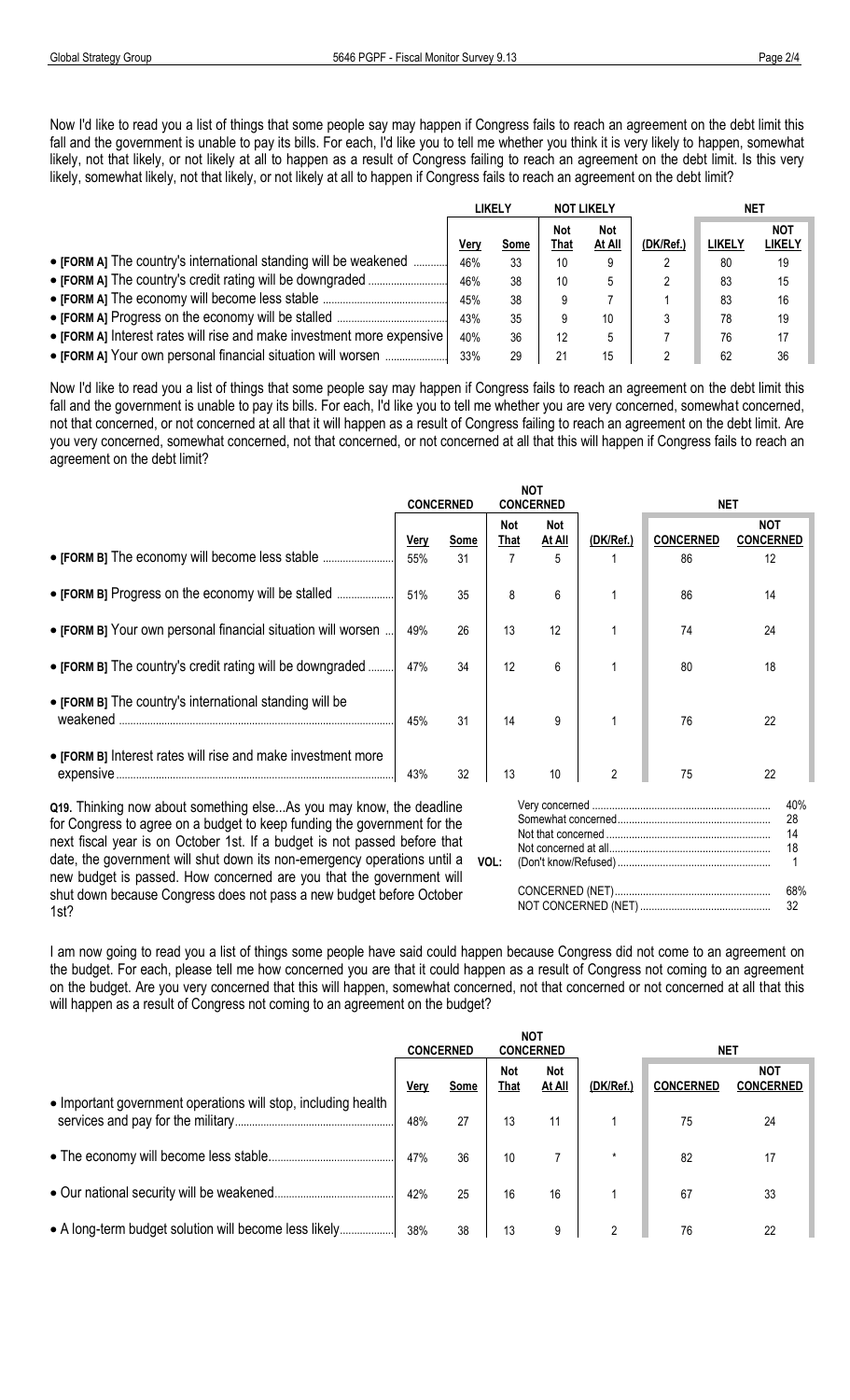**Global Strategy Group** 

| Q24. And if the government does shut down because a new budget is not<br>enacted, who would you blame? [IF RESPONDENT NAMES MORE THAN ONE]<br>But who would you blame the most?<br>Q25. Which of these do you think is a bigger reason why Congress has not<br>yet reached an agreement on the federal budget? | VOL: | They are more concerned with politics than finding a | 35%<br>29<br>12<br>24<br>88%                                        |
|----------------------------------------------------------------------------------------------------------------------------------------------------------------------------------------------------------------------------------------------------------------------------------------------------------------|------|------------------------------------------------------|---------------------------------------------------------------------|
|                                                                                                                                                                                                                                                                                                                | VOL: | They want to find the best solution possible for the | 8<br>4                                                              |
| Finally I would like to ask you a few final questions for statistical purposes only.                                                                                                                                                                                                                           |      |                                                      |                                                                     |
| D101. What is your age?                                                                                                                                                                                                                                                                                        |      |                                                      | 17%<br>24<br>18<br>17<br>20                                         |
|                                                                                                                                                                                                                                                                                                                | VOL: |                                                      | 2                                                                   |
| D102. What is the last grade that you completed in school?                                                                                                                                                                                                                                                     | VOL: |                                                      | 1%<br>$\overline{4}$<br>21<br>$\overline{2}$<br>24<br>29<br>16<br>2 |
|                                                                                                                                                                                                                                                                                                                |      |                                                      |                                                                     |
| D105. When it comes to politics, do you generally think of yourself as very<br>liberal, somewhat liberal, moderate, somewhat conservative, or very<br>conservative?                                                                                                                                            | VOL: |                                                      | 11%<br>14<br>30<br>24<br>17<br>4                                    |
|                                                                                                                                                                                                                                                                                                                |      |                                                      | 25%<br>41                                                           |
| Q26. Do you have a strongly favorable, somewhat favorable, somewhat<br>unfavorable, or strongly unfavorable opinion of the Tea Party Movement?<br>If you haven't heard of them, please tell me and we'll move on.                                                                                              | VOL: |                                                      | 14%<br>19<br>13<br>27<br>15                                         |
|                                                                                                                                                                                                                                                                                                                | VOL: |                                                      | 6<br>5                                                              |
|                                                                                                                                                                                                                                                                                                                |      |                                                      | 33%<br>41<br>74                                                     |
| D170. Thinking of your socio-economic status, would you describe yourself<br>as working class, middle class, or as affluent? [IF MIDDLE CLASS] And<br>would you describe yourself as lower middle class, upper middle class, or<br>somewhere in between?                                                       | VOL: |                                                      | 34%<br>9<br>40<br>9<br>4<br>4                                       |
| D300. And just to make sure we have a representative sample of voters,<br>could you please tell me your race? [IF BLACK/WHITE/OTHER] Do you<br>consider yourself a Hispanic, Latino, or Spanish-speaking American?                                                                                             |      |                                                      | 13%<br>75<br>8                                                      |
|                                                                                                                                                                                                                                                                                                                | VOL: |                                                      | 3                                                                   |